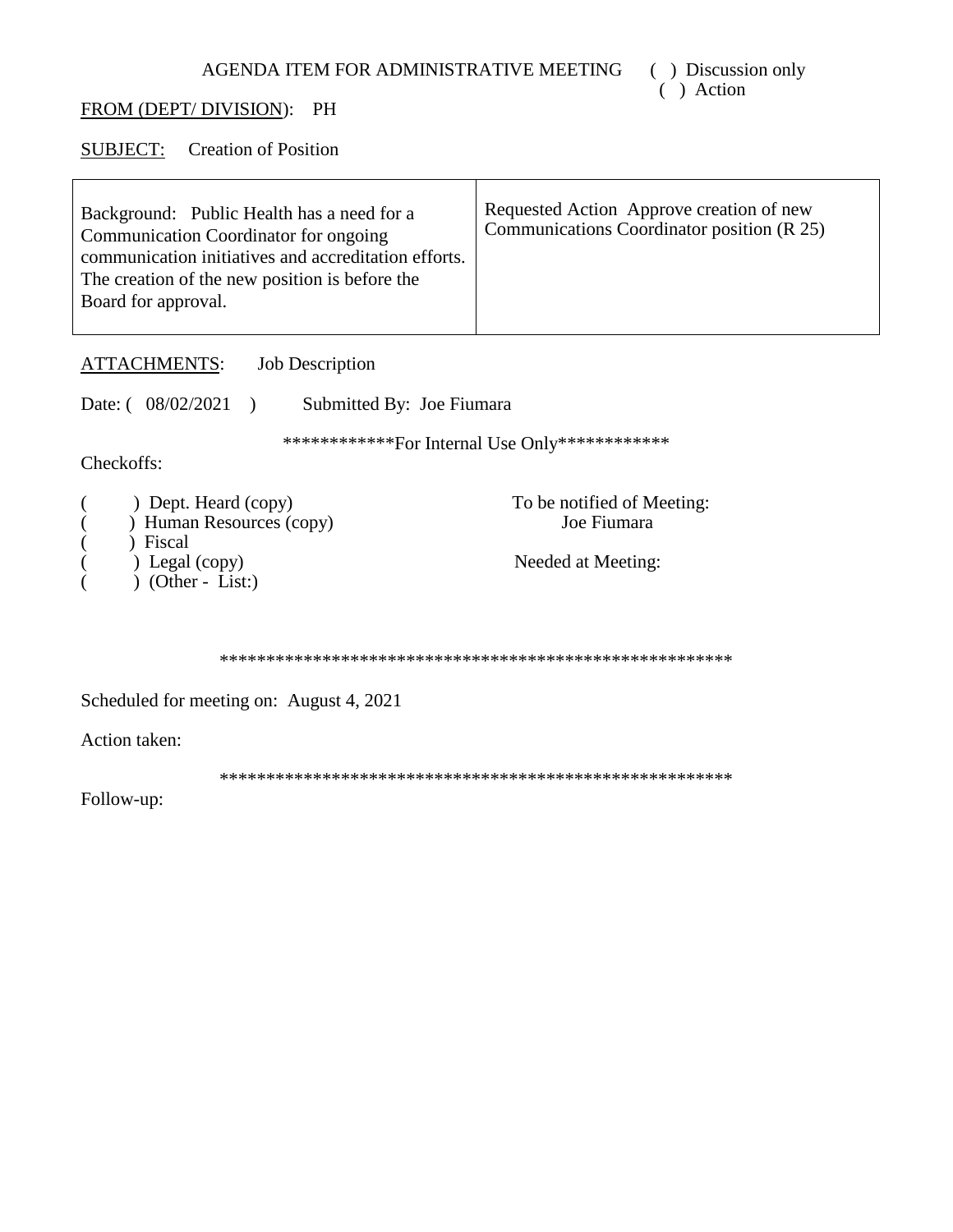

# *UMATILLA COUNTY POSITION DESCRIPTION*

*Department: UCo Health Position Title: Communications Coordinator* 



**Employee Name:** 

**Effective Date:** 

**Job Series:** Salary Range: 25 **Union Covered: No BOLI Exempt: No** 

# **GENERAL DESCRIPTION OF POSITION**

The Communications Coordinator provides project coordination for new and ongoing communications projects and initiatives. This position maintains daily and weekly updates for external communications through multiple media channels including a website and social media. This position also functions as UCo Health's accreditation coordinator.

# **SUPERVISORY RELATIONSHIPS**

This position works under the direct supervision and assignment of the Public Health Director. Supervision of employees is not a responsibility of this position but may oversee the work of other team members, students, and volunteers.

# **PRINCIPAL DUTIES OF POSITION**

- COVID-19 Duties:
	- o Daily updates to social media platforms and follow up for public inquiries.
	- o Evaluate additional messaging needs and coordinate with Management Team to ensure needs are met.
	- o Review and coordinate outward messaging to improve COVID-19 vaccination rates.
- Coordinate or assist in promotion of health equity events and trainings as applicable.
- Coordinate with all UCo Health staff to ensure appropriate branding as required by department policies.
- Coordinate and convene Reproductive Health Coalition meetings; prepare agenda, minutes, narrative reports.
- Develop messaging campaign in coordination with coalition regarding reproductive health resources.
- Maintain website updates as necessary and coordinate with program staff to ensure content is appropriate and accurate.
- Foster relationships with community partner agencies to promote and implement health-related community programs.
- Assist in outreach to hard-to-reach populations to obtain input for health planning activities and in increasing the department's level of cultural competency as an organization
- Coordinate the development and implementation of strategies to improve program performance in the four foundational program areas of Oregon's Public Health Modernization framework.
- Work to support UCo Health objectives.
- Assist with grant applications and the acquisition of funds for approved project proposals.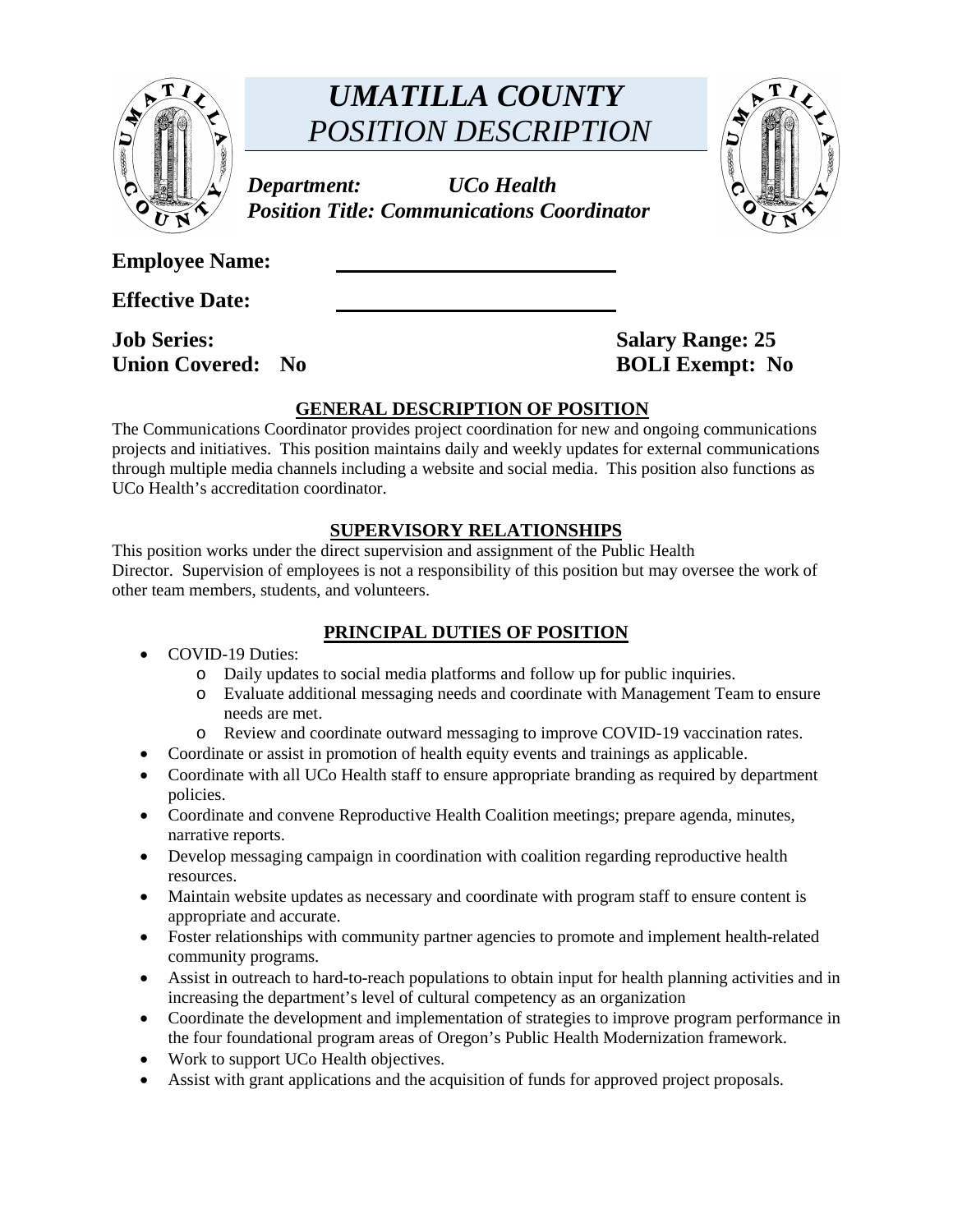- Submit written plans in a timely manner and in conformance with any authorizing agency requirements; prepare minutes, agendas, memos, correspondence and narrative reports as may be required.
- Function as Public Information Officer during emergency response activities.
- Participate in after-hours or weekend events as needed; to include health fairs, community clinics, and public health emergencies.

# **ACCREDITATION DUTIES**

- Lead UCo Health through the preparation and process of accreditation and reaccreditation.
- Manage and facilitate UCo Health's Accreditation Team.
- Develop and manage department work plan for achieving accreditation that includes timelines, responsibilities, and benchmarks.
- Engage UCo Health's partner organizations and community partners in the accreditation process.
- Oversee and coordinate the document collection process
- Assist with creation and updating of department policies.

#### **OTHER DUTIES OF POSITION**

- Actively promote the mission of the department and advancement of the strategic plan.
- Refer community members to other community services and linking to health resources as needed.
- Accreditation duties: actively participate as an accreditation team member, maintain a basic knowledge of Quality Improvement (QI) based on the Plan-Do-Check-Act (PDCA) model, and actively serve on QI teams and/or identify processes for improvement, as assigned.
- Utilize media to enhance resources for community projects.
- Other duties as may be assigned.

# **REQUIREMENTS FOR POSITION**

#### *Minimum Requirements:*

- Undergraduate degree from an accredited program **AND** two years of experience in community outreach, communications, marketing, journalism or data presentation.
- Ability to be intuitive, work independently, and as part of a team.
- Possess good verbal and written communication skills.
- Possess a valid Oregon driver's license with a satisfactory driving record.
- Obtain current certification in cardiopulmonary resuscitation (CPR) within 12 months of hire (offered through UCo Health).

#### *Preferred Qualification:*

- Bachelor degree or higher in Marketing, Advertising, Public Relations, Journalism, Visual Communications or related field.
- Bilingual in Spanish

## **PHYSICAL DEMANDS**

The physical demands described here are representative of those that must be met by an employee to successfully perform the essential functions of this job. Reasonable accommodations may be made to enable individuals with disabilities to perform the essential job functions.

While performing the duties of this job, the employee is frequently required to walk, sit, bend, talk